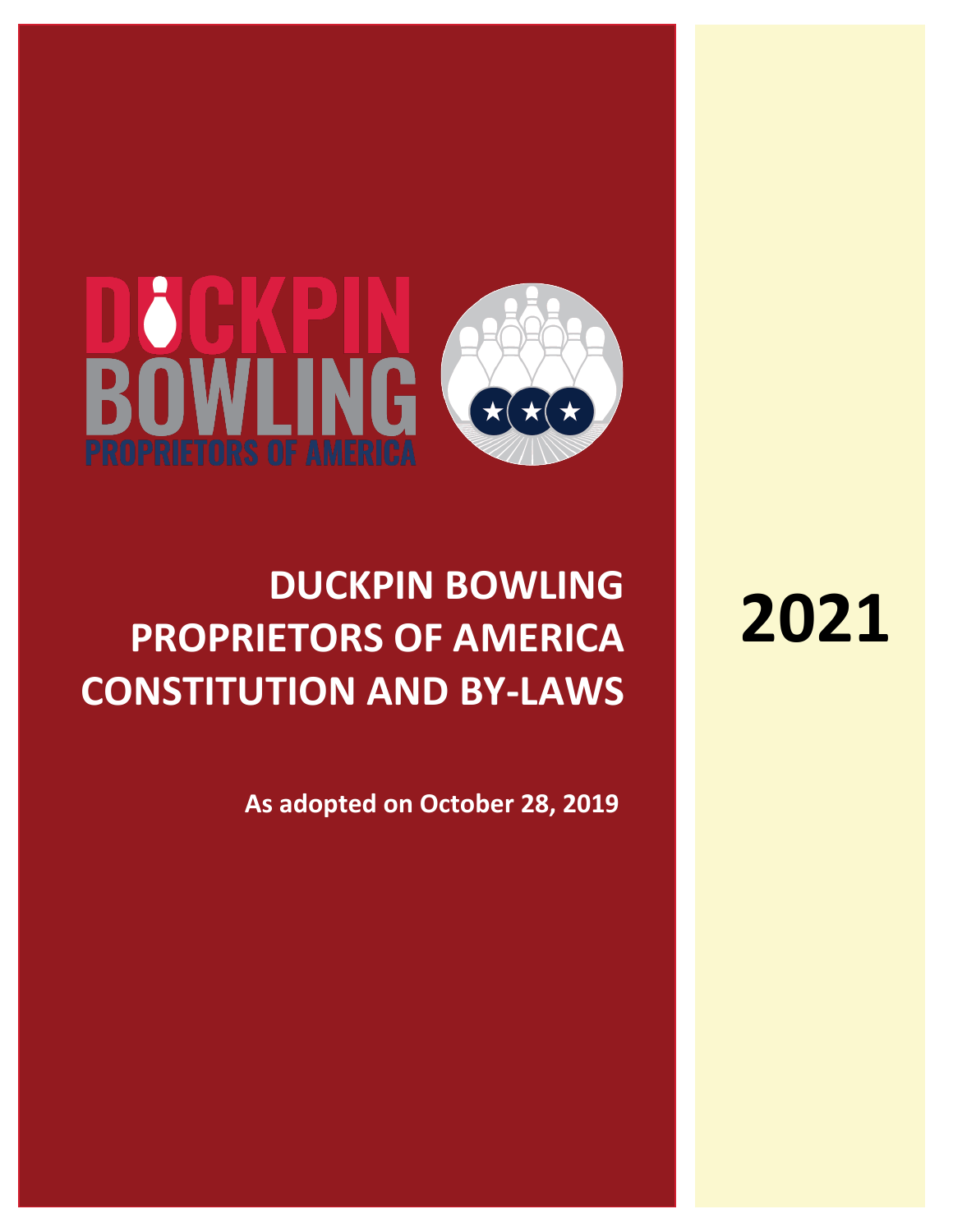#### CONSTITUTION AND BY-LAWS OF THE DUCKPIN BOWLING PROPRIETORS OF AMERICA

### ARTICLE I **Names, Offices**

Section 1.01 Name: The name of this Association shall be the Duckpin Bowling Proprietors of America. Its offices shall be located at 621 Six Flags Drive, Arlington, TX 76011 The Duckpin Bowling Proprietors of America will operate on a calendar year basis. Its offices shall be set by the Board of Directors within the continental United States.

Section 1.02 Corporate Structure: The Association shall be a non-profit association incorporated under the laws of the State of Maryland in the name ofthe Duckpin Bowling Proprietors of America.

#### ARTICLE I I **Purposes and Objectives**

The objectives of this organization shall be subject at all times to law, to perpetuate the best interests of its members and Duckpin Bowling as a whole; To promote closer relationships and understandings amongst the members; to disseminate information beneficial to the conduct of their business; to assist and cooperate with one another in the furtherance of the best interest of Duckpin Bowling; to obtain beneficial publicity through all available communications media which will best serve the interest of Duckpin Bowling; to encourage clean, wholesome and ideal conditions under which bowling shall be conducted; to strive to attain the highest level standards possible in the duckpin industry as a whole.

The activities of this organization shall be only those which are consistent with and directed to the attainment of the aforesaid objectives.

### ARTICLE I I I **Membership**

#### Section 1 **Qualifications**

Any person, firm, partnership or corporation engaged in the business of operation duckpin bowling lanes is eligible for membership in this organization, provided that such person, firm, partnership or corporation abides by the constitution and by-laws and is a member of recognized state and local (where applies). Duckpin proprietor's association in the state in which the establishment is physically located. In the absence of a state or local association, direct application may be made. The recognized state associations currently are Connecticut, Rhode Island, Virginia-At-Large, Maryland-At-Large. The recognized local associations currently, are Metro Washington, D.C., and Baltimore, MD.

#### Section 2 **Admission to Membership**

Application for membership TO be submitted through the respective state or local/area association, local/area association taking precedence, OR IN WRITING to the Board of Directors. If no state or local/area assertion, application must be submitted, in writing, to the Board of Directors

#### Section 3 **Withdrawal from – Membership**

Any member may resign from this organization provided that all dues, assessments and other obligations have been fulfilled. Membership shall automatically terminate upon bankruptcy, receivership or cessation of business.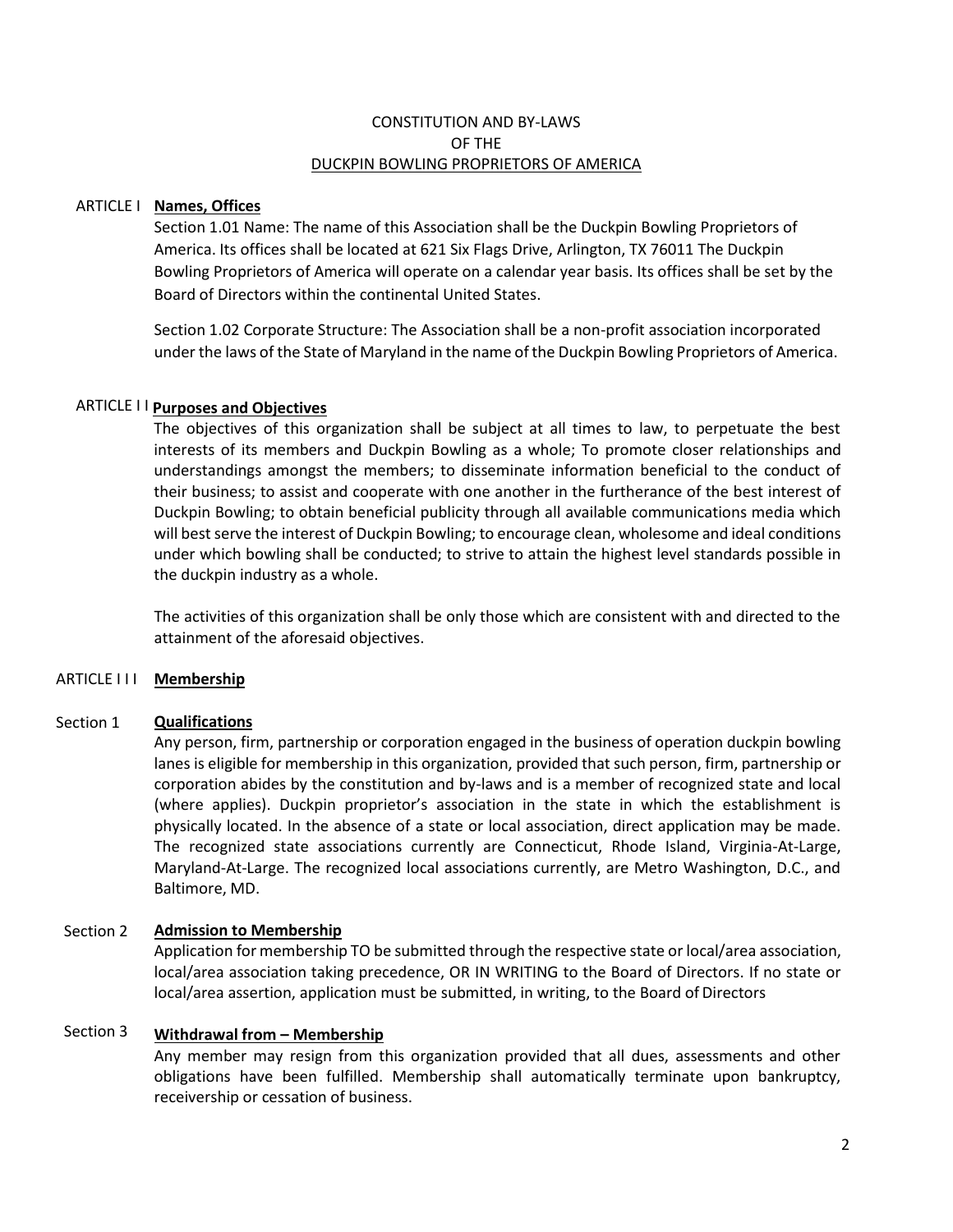#### Article IV **Organization**

- Section 1 This organization shall be comprised of member proprietors whose establishments are equipped for Duckpin bowling.
- Section 2 The business and affairs of this organization shall be managed by a Board of Directors.
- Section 3 The Board of Directors shall be composed of one official representative from each recognized (state and local association specified in Article III, Section l, and the following elected or appointed officers of this organization; the President, Vice President, Secretary/Treasurer, and Sergeant-At-Arm.
- Section 4 Actions taken by the Board of Directors will be reported to the membership at its next regular or special meeting. The membership, as specified by these By-Laws, may rescind any action of the Board of Directors upon a two-thirds vote, except in matters specifically authorized by these By-Laws or which have been so authorized at a prior meeting.
- Section 5 The Board of Directors shall meet at least twice a year. They will always meet prior to and following all full membership meetings. Special meetings may be called by the President upon fifteen (15) days' notice when he or she thinks such a meeting is in the best interest of the organization.
- Section 6 Any Director who missestwo (2) consecutive meetings may be removed from the Board of Directors by a majority vote.
- Section 7 At least four (4) members of the Board of Directors must be present to constitute a quorum.
- Section 8 Directors, other than the President, Vice President and Sergeant-at-Arms, Treasurer are elected to two (2) year terms.
- Section 9 A vacancy caused by death, resignation or removal of any officer or by the failure of the Association to elect, may be filled for the unexpired term by the Board of Directors. Such vacancy must be filled with a member from the same state in which the vacancy occurs.
- Section 10 Members of the Board of Directors shall be elected by the states according to the respective state By-Laws.

#### Article V **Dues, Fees, Assessments**

The dues of this organization shall be at the rate determined by its members at their Annual meeting.

The fiscal year shall be from January 1 through December 31 of each year. New members joining the organization after March 31 of any year shall pay the prorated membership dues.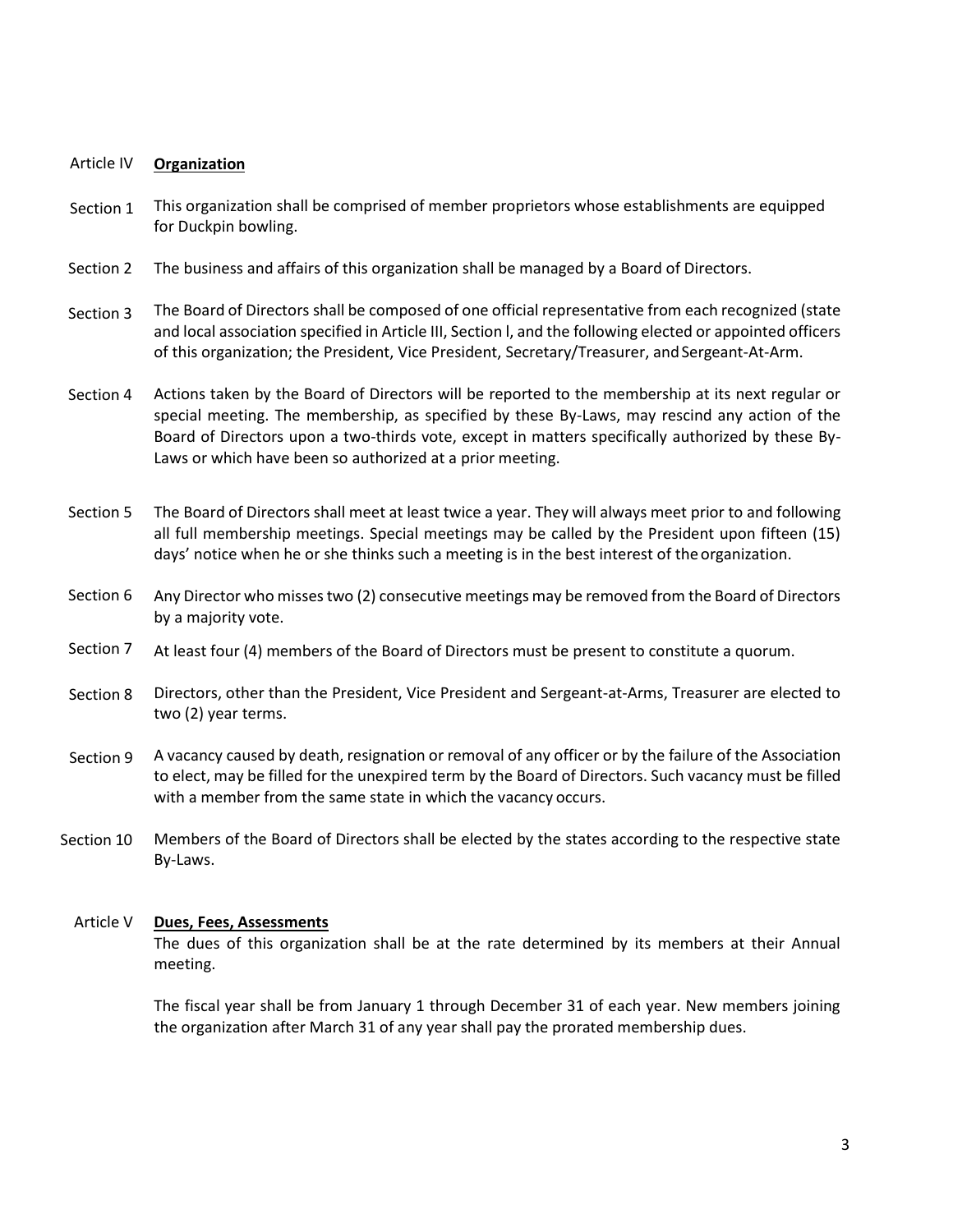This organization shall have the power to levy assessments at a general or special meeting of the Board of Directors or the membership, provided such notice shall have been sent to the members prior to the meeting. Annual dues shall be due and pay- able on or before January 31.

#### Article VI **Annual Meetings**

## Section 1 **Where Held**

The Annual Meeting of this organization shall be held anywhere in the United States as determined by the Board of Directors.

#### Section 2 **Notification**

All members of record shall have sent to their last known address, at least thirty- (30) days prior to the meeting date, notification of such meeting.

## Section 3 **Voting Power**

Each member-bowling center shall be entitled to one (1) vote. If any person, firm, or corporation operates greater than six (6) establishments, said person, firm, or corporation shall have one (1) vote for each establishment, provided that the votes the multi-unit operator shall not exceed the independent vote being cast.

### Section 4 **Quorum**

Those members present, either in person or electronically, at any official meeting representing 20% or greater of total membership, shall constitute a quorum.

- Article VII **Officers**
- Section 1 The officers of this organization shall be: President, Vice-President, Secretary/Treasurer, Sergeant-At-Arms.

## Section 2 Officers shall, except as otherwise provided herein, be elected by the membership at Annual Meeting.

The order of the election shall be as follows:

- A. President
- B. Vice President
- C. Secretary/Treasurer
- D. Sergeant-At-Arms
- Section 3 The nominating committee shall recommend candidates for election to each elected office.
- Section 4 Officers are eligible for re-election.
- Section 5 Officers are elected by a majority vote of the membership present or electronically in attendance.
- Section 6 An elected officer shall not serve more than three consecutive terms.
- Section 7 An elected officer must be present in person for the annual meeting. If he or she is not present, then he/she will be subject to be replaced.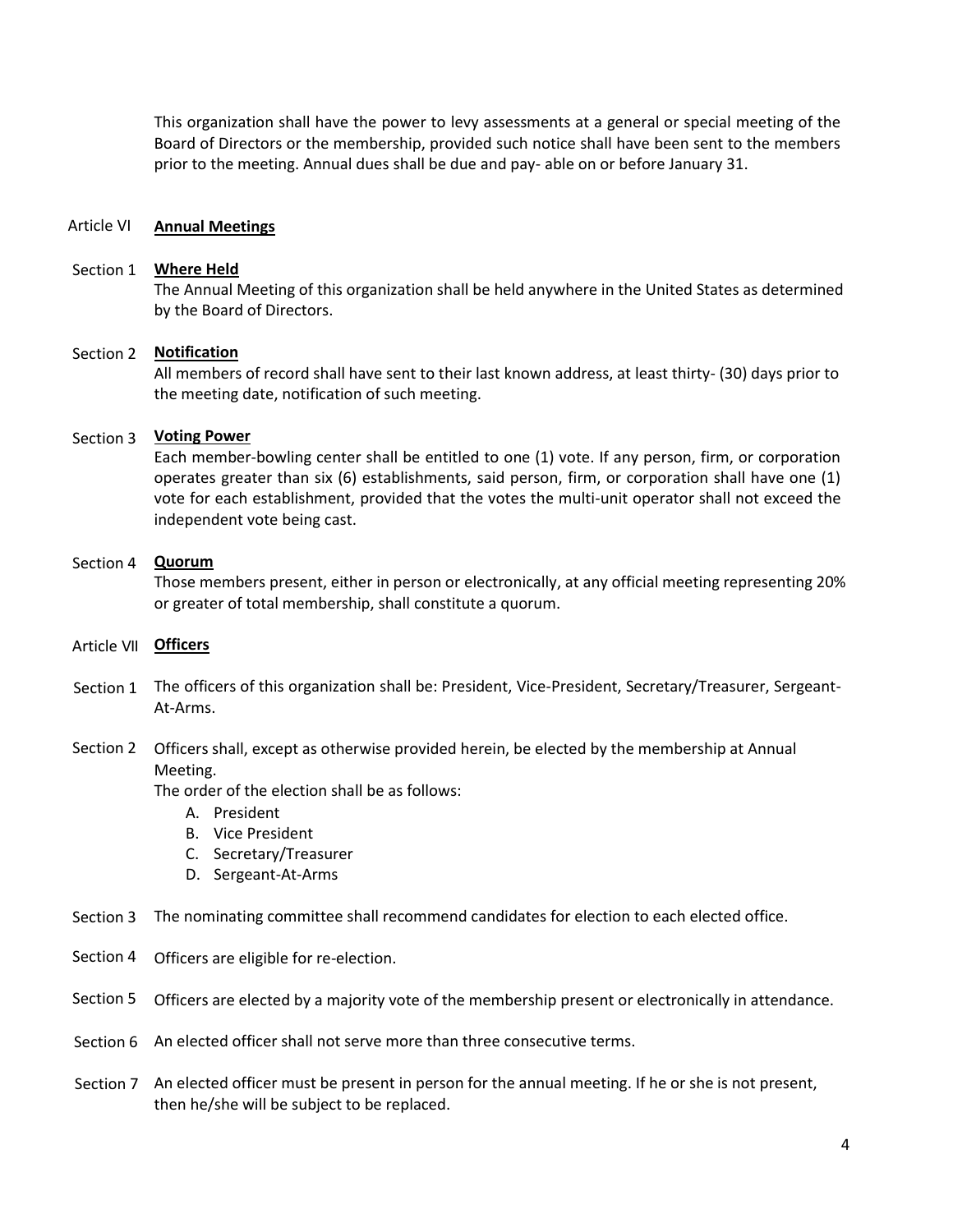Section 8 For a proprietor to be elected as an Officer of the Board, he or she must be present in person in at least 50% of the previous year's meetings. If he or she is not present, then he/she will be subject to Board of Directors consideration.

## Article VIII **Officers Duties**

## Section 1 **The President**

The President shall preside at all meetings of the Association and of the Board of Directors: serve ex-officio on all committees, with the right to vote on all except the nominating committee; communicate, at the Annual meeting and at such other times as he or she may deem proper, to the Association or Board of Directors, such matters and make such recommendations as may, in his or her opinion, tend to promote the welfare and usefulness of the Association; perform such other duties as are prescribed herein or by the Board of Directors.

#### Section 2 **Vice President**

The Vice President shall have such powers and perform such duties as the Board of Directors may prescribe or as the President may delegate to him/her. The Vice President may, in the case of the President's absence or inability to act, temporarily act in his/her place. In the case of the death of the President, or in the case of his or her absence or inability to act without having designated the Vice President to act temporarily in his or her place, the Vice President shall perform the duties of the President.

#### Section 3 **Secretary/Treasurers**

The Secretary/Treasurer shall certify and authenticate the official records of the Association, supervise the custody thereof, and perform such other duties as may be Prescribed herein or by the Board of Directors.

#### Section 4 **Sergeant-At-Arms**

The Sergeant-At-Arms shall, under the direction of the President or the Board of directors, be the guardian of the entrance to the various meetings of the Association and shall keep an accurate record of those in attendance. He/she shall supervise the conduct of members during the meetings. It shall be his/her duty to see that only those holding membership in the Association are admitted to any Association meeting, except for invited guests. He/she shall perform any such functions required by the Board of Directors.

#### Section 5 **Executive Director**

The Executive Director: *a) Employment*: At the discretion of the Board of Directors, the Association may employ an Executive Director on a permanent or temporary basis. The Board of Directors shall make all determinations respecting terms and conditions of employment. The Executive Director need not be a representative of a member of this Association.

*b) Duties:* The Executive Director shall be held directly accountable to the Board of Directors and shall adhere to the Board of Directors' Policy or Strategic Plan.